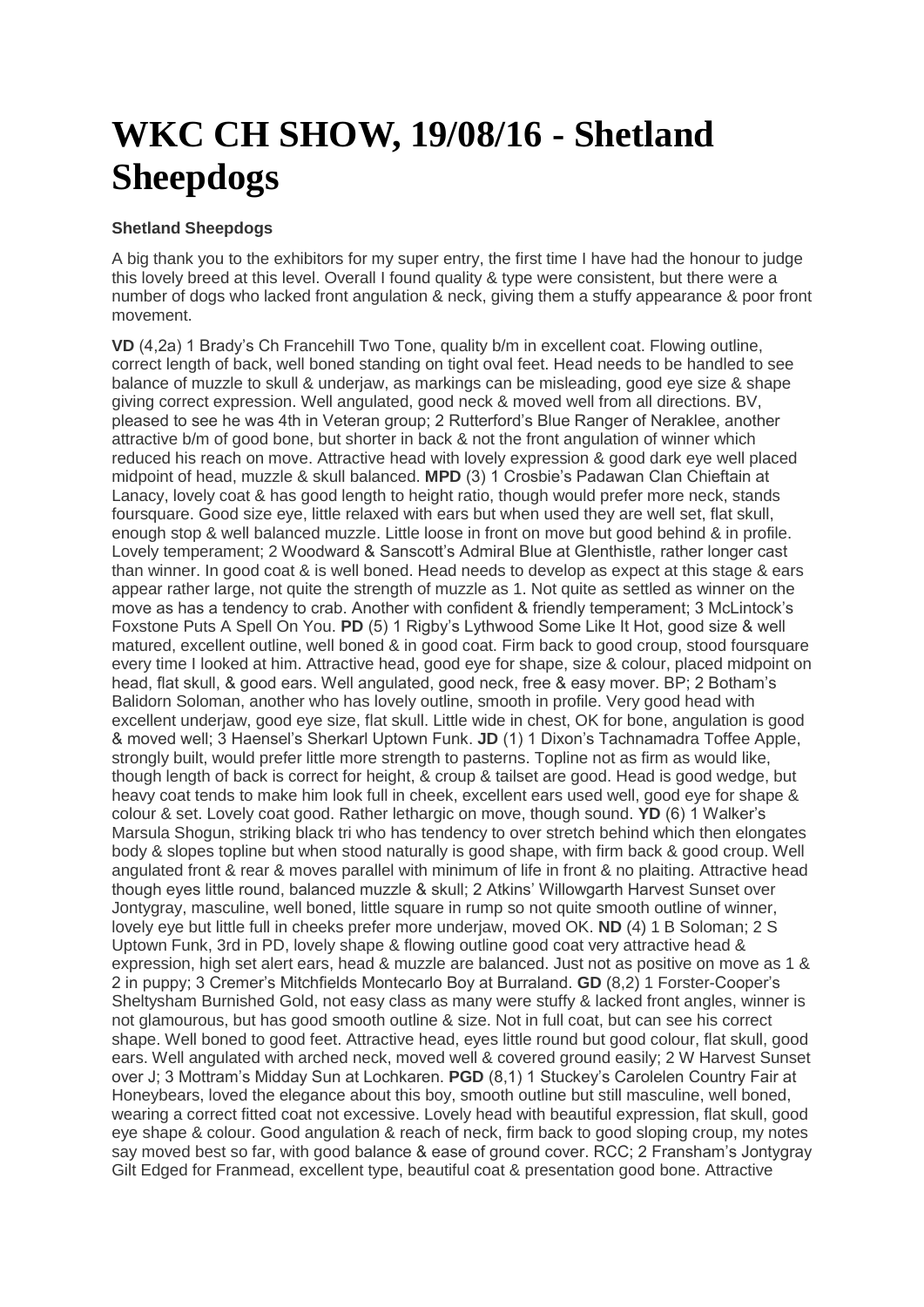head good under jaw, ears well placed & correct eye set, position. Sound mover, just preferred front angles & reach of winner; 3 Greenhil & Sanscott's Victor Silvester with Mohnesee. **LD** (9,1) 1 Weller's Evad Star Gazer, beautiful shape, smaller sized dog. Excellent head & expression, with strong underjaw, good eye & lovely tipped ears. Good chest. Beautiful presentation, carrying very good coat – but was still smooth in outline, well boned legs to tight feet. Correct croup & low set tail. Moved well from all directions; 2 Dimmock's Hillhenry Just One Look for Fernhill, larger size b/m but is balanced correctly for length to height, smooth outline. Very good neck & angles well coated & presented. Correct head, dark eye of good shape. Sound positive mover; 3 Fransham's Jontygray I Have A Dream for Franmead. **OD** (6) 1 Rutterford's Ch Kelgrove Just Blue at Stormhead, stunning b/m I have admired before & now shown as a fully matured excellent example. In excellent coat & well presented & handled, smooth flowing outline. Lovely head, dark eye set obliquely, combined with high ear, good underjaw, & balanced muzzle creates that all important expression. Good reach of neck, correct body length to produce balanced shape. Well angulated, very good mover in all direction covers ground with ease & looks like enjoys it. CC & BOB & shortlisted in the group; 2 Pearson's Dancing To The Blues at Edglonian, another b/m, good outline & shape, correct croup & tailset. Good neck & angulation. For me muzzle is just a shade long to give correct balance of head, but has lovely eye & ear. Moves well, another who covers ground easily & soundly. In good coat & well presented; 3 Pierce's Philhope Star Struck.

**VB** (7,3) 1 Brady's Bordercot Weave And Tern, black tri, her ears are rather wide set & heavy which do affect her expression, but she is overall very well made. Lovely smooth outline & good angulation & reach of neck, moved well covering ground with ease. Feminine head, correct eye shape & position mid skull, flat skull; 2 Lee's Chalynwood Chumani, attractive sable in excellent coat. Would prefer more front angulation & neck. Head is attractive but weaker in underjaw than winner, but has correct earset, but not the reach on move as winner; 3 Heels' Guxel Ebony Lady. **MPB** (4) 1 Robinso''s Erjon Happy Me at Lavika, good size mature pup, excellent angles, lovely smooth outline, firm topline to sloping croup. Pretty head with excellent ears, good eye & stop. Moved very well, plenty of personality & in Novice class just pulled out all the stops on stand to show herself off to beat PB; 2 Bray's Lianbray Lorelei, pretty bitch in good coat & bone. Attractive head, with good ear, correct eye shape & colour. Smooth outline, OK for angles, moved well but not reach of winner; 3 Mottram's Lanteague Stage Whisper at Lochkaren. **PB** (7,1) 1 Bray's Shelridge Shantilly Lace at Lianbray, excellent shape & smooth graceful outline, lovely coat, good angles & bone & correct neck. Lovely head, dark oblique eye, beautiful expression, neat ears, moved very well; 2 Gamble's Balidorn Solitude, shade longer cast, good size, head well proportioned but not roundness or strength of muzzle of winner. Topline good & correct croup, another good mover, just looking less mature; 3 Barrowclough's Milesend Millicent. **JB** (6,2) 1 Robinson's Lavika Lucky Star, very nice bitch, good smooth outline, well angulated & good bone. Carrying good coat. Attractive head, muzzle & skull balanced, slight stop, correct eye, lovely ears. Moved well. Handler just needs to take care when stacking on the table not to make neck look stuffy; 2 Bladon's Shellamoyed She's The One, rangier bitch, good angulation & well coated, smooth outline. Head is feminine & well balanced, good eye. Ears a shade wide set, underjaw could be stronger, moved OK, not drive reach of winner; 3 M Millicent. **YB** (8,2) 1 Deveson's Janetstown Je Suis, lovely smooth outline, good reach of neck, well angulated, excellent coat, good croup, lovely head, well balanced with oblique eye accentuated by eye liner, pencil marks, flat skull, ears well set. Showed beautifully, moved freely & parallel, considered for top honours; 2 Fisher's Shellamoyed Babycham, similar to winner, excellent bone, carries heavier coat, beautifully presented. Good neck & angulation, tight feet, good croup. Head with gentle stop, scores on neat ears & good eye, just preferred sweet expression of winner. On move very nice & sound but not quite as positive in front; 3 Greenhill's Mohnesee Diamonds 'N' Pearls. **NB** (7,1) 1 E Happy Me at L; 2 S Shantilly Lace at L; 3 B Solitude. **GB** (4,1) 1 Weller's Dukeson Chasin' Stars over Evad, lovely shape & size, very feminine, in excellent coat, very well presented. Good angles & neck, flowing lines. Attractive head, eyes a little round, skull & muzzle proportions balanced, good underjaw & flat skull, with well set ears. Another good mover from all directions; 2 Atkins' Jontygray To Find A Dream, good shape, but I would prefer more neck & front angulation. Attractive expression, good eye & ear, would prefer more strength to muzzle & underjaw. Moved OK; 3 Straw's Dukeson Keltic Dancer. **PGB** (8,3) 1 Ritchie's Jaelis Mystique Reflection, excellent coat. Good angulation at rear but would like more in front to fully complete